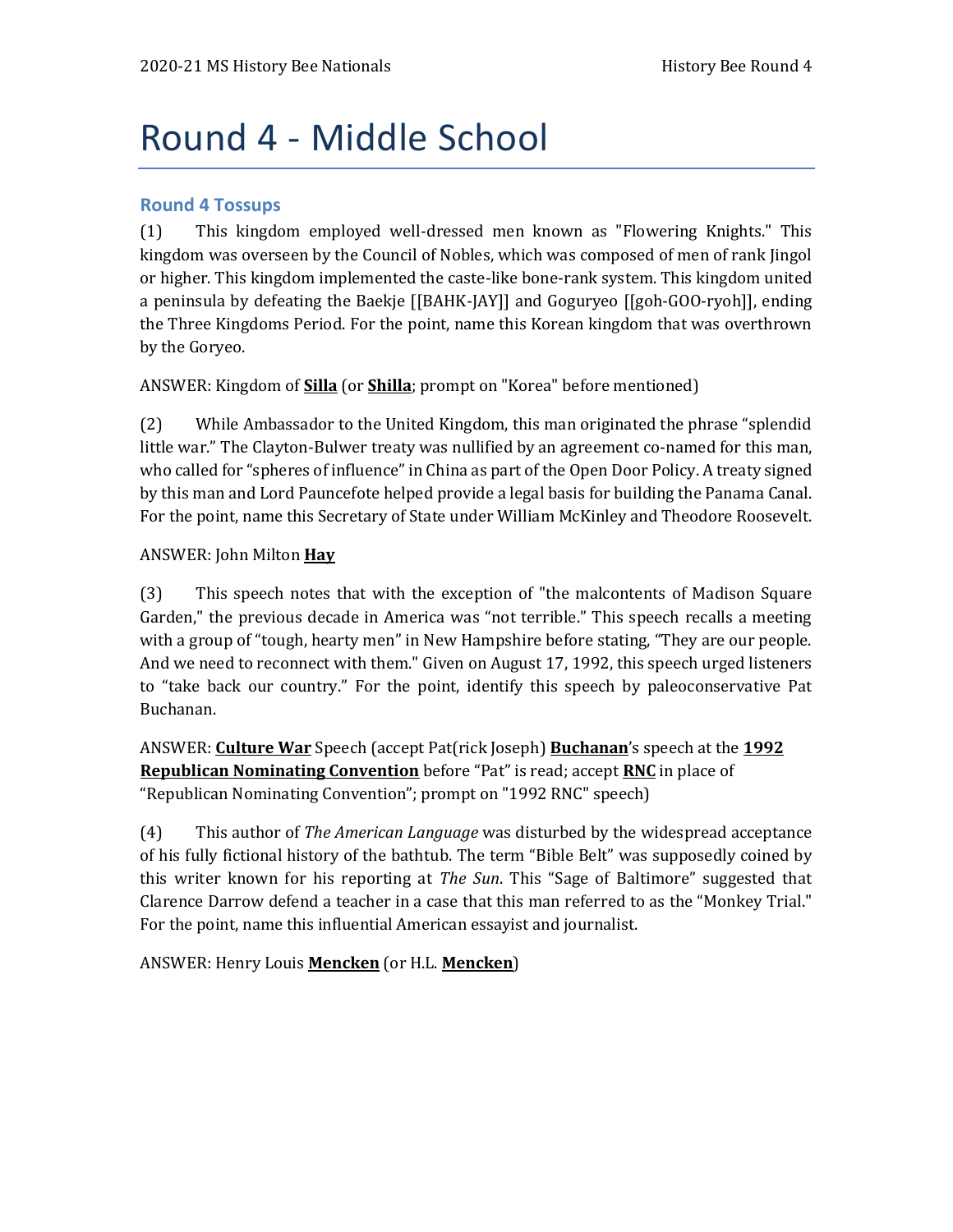(5) This son of Sorghaghtani [[sor-gahg-TAH-nee]] attended a kurultai at Ala Qamaq [[kah-MAHK]] that was organized by Batu, who partnered with this man to defeat the Hungarians at the Battle of Mohi. This ruler from the Toluid line subjected merchants to taxation and paid nobles in salaries as part of his administrative reform efforts. For the point, name this fourth khagan of the Mongol Empire who conquered Iraq and Syria, and was succeeded by Kublai.

# ANSWER: **Möngke** Khan (accept **Méngge**; accept **Monge**)

(6) This man was the last Roman emperor to undertake the Eleusinian [[eh-LOO-seh-NEE-en]] Mysteries in an effort to promote Neoplatonic Hellenism. This man, who succeeded Constantius II, wrote the treatise "Against the Galileans" and attempted to undermine one faith by building the Third Temple of Jerusalem for the Jewish people. For the point, name this short-ruling, anti-Christian Roman Emperor of the 4th century who was known as the "Apostate."

# ANSWER: **Julian** the Apostate (or Flavius Claudius **Julian**us)

(7) Description acceptable. This event occurred in Kew Gardens, a neighborhood of Queens In 2016, fifty-two years after this event, the *New York Times* reported on their own article stating that this event was seen by thirty-eight eyewitnesses who otherwise remained inactive, calling it "grossly exaggerated." For the point, name this killing that was dubiously covered in national media, leading to studies of the "bystander effect."

# ANSWER: **Murder** of Kitty **Genovese** (accept descriptive answers involving the **kill**ing or **death** of Kitty **Genovese**)

(8) During the Haidbauer incident, this Analytic philosopher struck an eleven year old student so hard he was knocked unconscious. In one book, this philosopher used the duckrabbit optical illusion to illustrate family resemblances. For the point, name this Austrian philosopher of language, the author of *Philosophical Investigations* and *Tractatus Logico-Philosophicus*.

ANSWER: Ludwig **Wittgenstein** [[VIT-gen-shtine]] (or Ludwig Josef Johann **Wittgenstein**; be lenient on pronunciation to include answers with a silent "G")

(9) The "War Against Indiscipline" was led by the military government of this man, who is the leader of the All Progressives Congress. In a failed 2003 campaign this man was defeated by Olusegun Obasanjo. This man succeeded a member of the Ijaw people, a Christian named Goodluck Jonathan. A former fighter in the Biafran War, for the point, which politician became president of Nigeria in 2015?

#### ANSWER: Muhammadu **Buhari**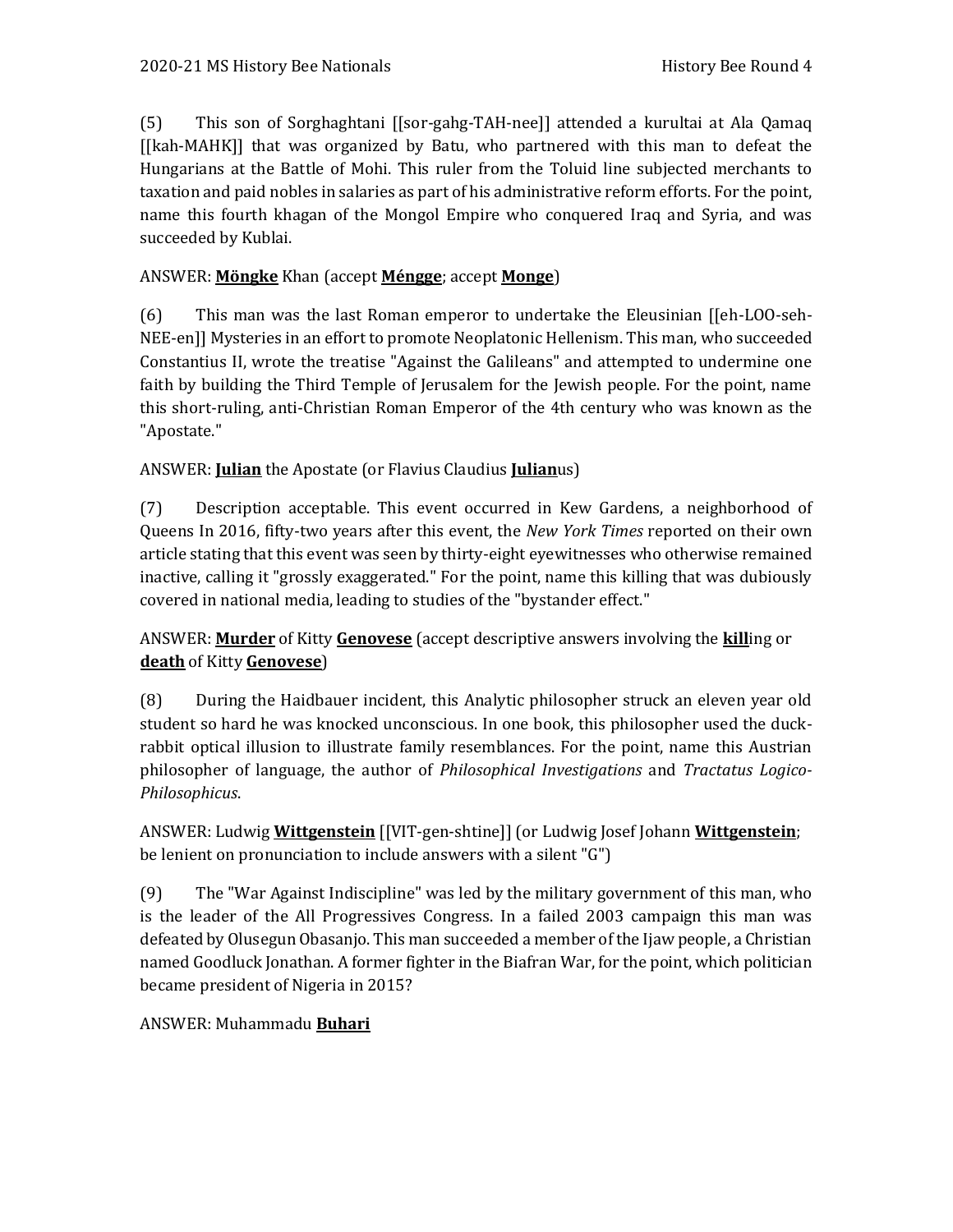(10) A lord banishes his youngest son at the start of a 1985 film by this director based on *King Lear*. This director's film *The Hidden Fortress* was a major influence on *Star Wars*. The main characters of a film by this director of *Ran* are paid in rice for protecting villagers from bandits. For the point, name this Japanese director of *Seven Samurai*.

## ANSWER: Akira **Kurosawa**

(11) Thor Heyerdahl travelled from Morocco to this nation in a two month journey on the papyrus boat *Ra II* to prove Egyptians could have reached the New World. This non-U.S. nation has a Creole language which mixes the pidgin of Gullah with British English. Sugar exports from this Windward Island nation were supposedly worth more money than all the exports of the Thirteen Colonies combined. The City of Bridgetown serves as the capital of, for the point, what Caribbean island?

#### ANSWER: **Barbados**

(12) One king during this conflict stabbed his traitorous cousin John Comyn [[KUH-min]] in the Dumfries [[DUM-frees]] Incident after he married the opposing side's princess Joan de Valence. Edward I chose John Balliol as the next in line to a neighboring throne, leading to this war. The Battle of Bannockburn concluded, for the point, what war which included William Wallace's victory at Stirling Bridge?

# ANSWER: First **Scottish** War of **Independence** (of First War of **Scottish Independence**)

(13) Composer and type of Composition needed. One of these works depicts two husbands dressed up as Albanian soldiers attempting to woo their lovers, Fiordiligi [[FYOR-dee-LEEjee]] and Dorabella, in an attempt to win a bet against Don Alfonso. Set in Seville, another of these works concerns a "day of madness" in the residence of the Count of Almaviva. *Cosi fan Tutti* and *The Marriage of Figaro* make up two of, for the point, what type of works by a German composer?

#### ANSWER: **Opera**s by Wolfgang Amadeus **Mozart**

(14) This king's seizure of the land of John, the Count of Armagnac [[ar-mahn-YAHK]], led to his son Louis the Spider having to fight the League of the Public Weal five years later. This king, who usurped the French crown from English king Henry VI [[the sixth]], elevated the victor of Orleans, Joan of Arc, to the rank of general. For the point, name this "Victorious" King of France who won the Hundred Years War.

# ANSWER: **Charles VII** (accept **Charles the Victorious** before mentioned; accept **Charles the Well-Served**)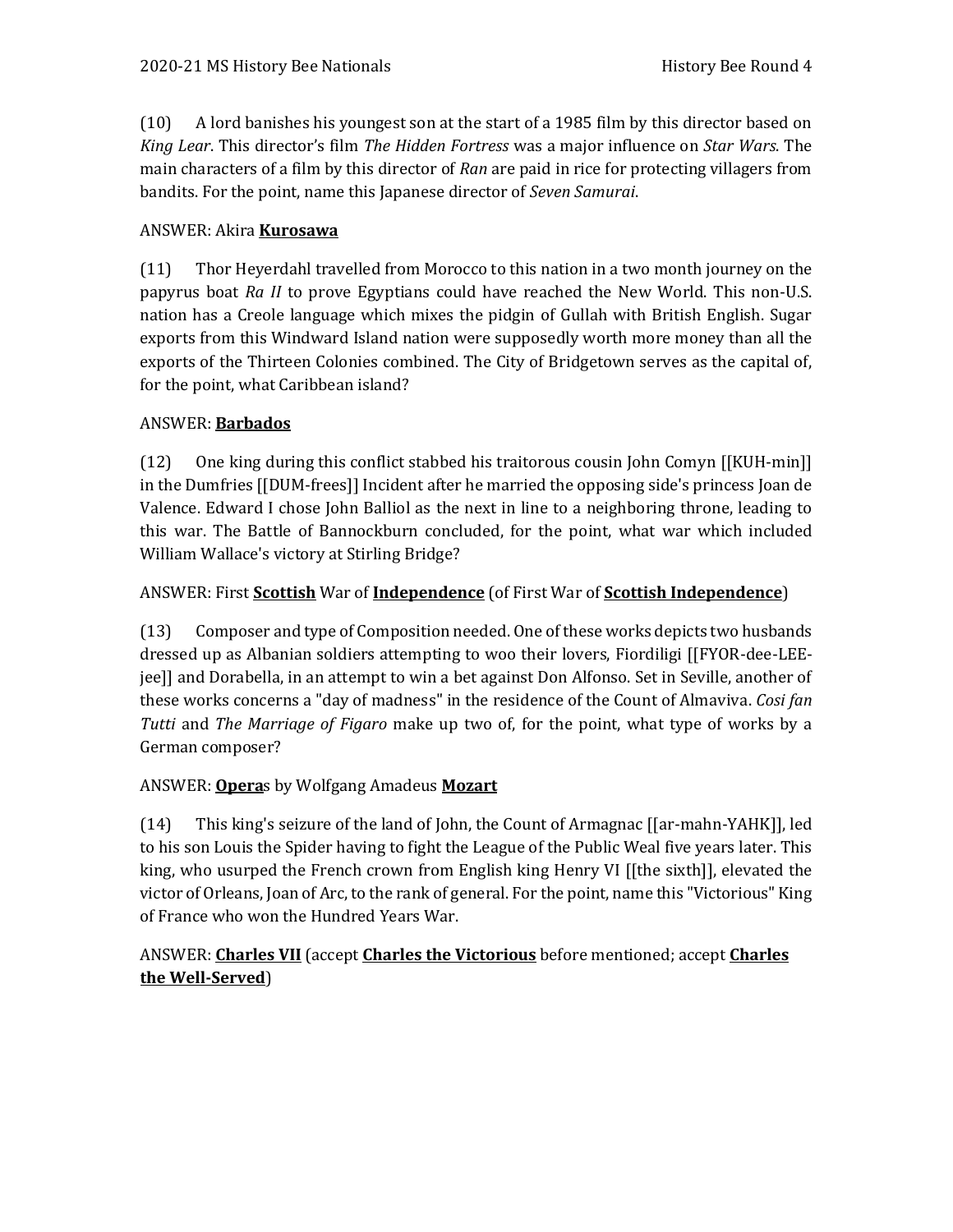(15) A 1938 court case involving this company found that diversity jurisdiction cases must apply state law when not in conflict with federal law. Jay Gould triumphed in a competition involving Daniel Drew and Cornelius Vanderbilt to gain control of this company, the subject of the *Tompkins* case. This company was created to connect a city on the Hudson River to its namesake body. For the point, name this New York railroad named for a lake.

ANSWER: **Erie Railroad** (accept New York and **Erie Railroad**; accept just **Erie** after "Railroad" is read)

(16) Charles IX [[the ninth]] was advised by a leader of these people named Gaspard de Coligny [[koh-lin-YEE]], whose death occurred during the St. Bartholomew's Day Massacre. Members of this group often followed Calvinist doctrine. For the point, the Edict of Nantes granted a number of rights to what group of French Protestants?

ANSWER: **Huguenot**s [[HYOO-guh-nohts]] (prompt on French "Protestant"s)

(17) While in this occupation, future Hudson's Bay Company founder Pierre-Esprit Radisson was captured by the Mohawk. While working in this occupation amongst the Hidatsa people, Toussaint Charbonneau [[shar-boh-NOH]] met his wife, Sacagawea, later joining the Corps of Discovery. For the point, name these French-Canadian fur traders of the 1600 and 1700s whose name literally means "Runner of the Woods."

ANSWER: *Coureur des Bois* (accept **Trapper** or **Fur Trader** before "fur trader"; accept **Runner of the Woods** before mentioned; prompt on "Explorer"; be lenient on pronunciation)

(18) The accused in this case was acquitted after Henry Cook's testimony was found unreliable by W. Fred Turner. This case arose after the burglary of the Bay Harbor Pool Room in Panama City, and this case overturned *Betts v. Brady*. Abe Fortas argued against Bruce Jacob in this case, which ruled that states were required to provide public defenders. For the point, name this landmark 1963 Supreme Court case.

ANSWER: *Gideon v. Wainwright* (accept either underlined name; or *Clarence E. Gideon v. Louie L. Wainwright, Corrections Director*)

(19) Taxes on households brought on to fund this conflict directly led to Pennsylvania's Fries's [[FREE-zes]] Rebellion. The Convention of 1800 and the eventual Louisiana Purchase led to normalization of relations between the two nations fighting in this conflict. The XYZ Affair and French privateers attacking American merchants led to, for the point, what undeclared conflict of the late 18th century?

ANSWER: **Quasi**-War (or **Quasi**-guerre; prompt on "War of the Second Coalition")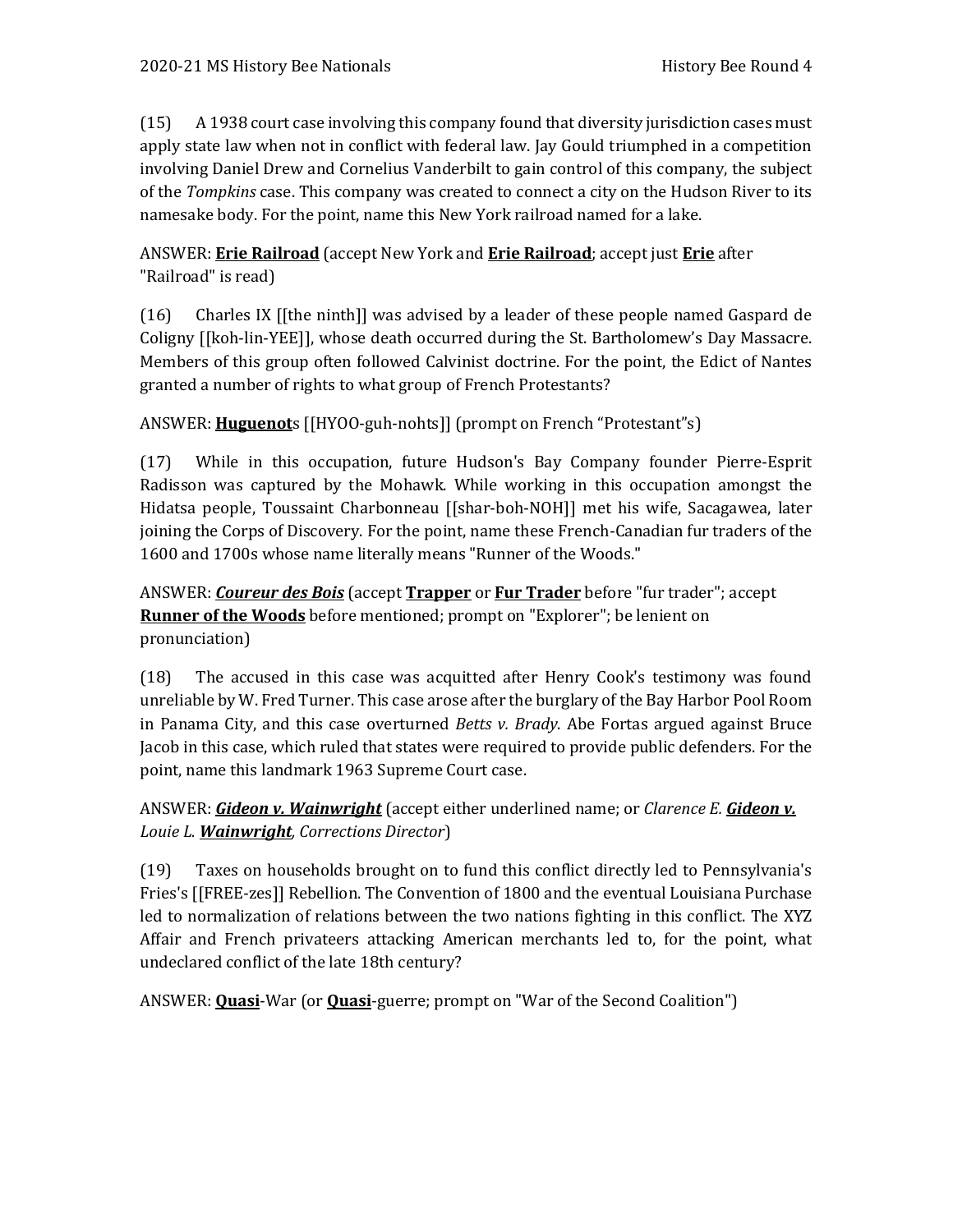(20) Maimonides published a "Commentary on the Aphorisms of" this man using translations by scholar Hunain Ibn Yitzchak [[yeht-ZAHK]]. Working off the research of Alcmaeon [[ahlk-MAY-on]] of Croton [[KRAH-tun]], this polymath codified the theory of the Four Humors in the ancient world. For the point, name this Ancient Greek physician who names an "Oath" still taken by modern physicians.

# ANSWER: **Hippocrates** of Kos

(21) The actions of General Richard Page during this battle, like spiking his own cannons and emptying his gunpowder into a nearby reservoir during a siege of Fort Morgan, led to his court martial. At this battle, the presence of naval mines led Rear Admiral David Farragut to say "Damn the torpedoes, full speed ahead." For the point, name this Civil War naval battle off the coast of an Alabama port city.

ANSWER: Battle of **Mobile** Bay (prompt on "Battle of Ft. Morgan" before mentioned)

(22) One country's national citizenship was set in place by the Nueva Planta Decrees signed after this conflict, in which the Holy Roman Empire and France stopped fighting after signing an agreement in Baden. The Treaty of Rastatt was signed during this conflict, after which the English were given control of the asiento. Philip V [[the fifth]] maintained the throne of a certain country after, for the point, what 18th-century war ended by the Peace of Utrecht?

#### ANSWER: War of the **Spanish Succession**

(23) This man told the *New-York Tribune* that he viewed slavery as a "divine institution and not to be abolished." This "American Moses" denied Black men the priesthood and led the provisional state of Deseret into a war named for the future state it occupied. For the point, name this first governor of Utah Territory and second president of The Church of Jesus Christ of Latter-Day Saints, the namesake of a university in Provo.

#### ANSWER: Brigham **Young**

(24) The failure of this man's partner Nedeljko Cabrinovic [neh-DEL-koh kah-BRIN-ohvitch]] to complete a task with a hand grenade prompted this member of Young Bosnia to carry out his most infamous action. After that event, this man exclaimed "I am a Yugoslav nationalist" during his trial. Being captured in Sarajevo, for the point, who was this Serb who assassinated Archduke Franz Ferdinand?

#### ANSWER: Gavrilo **Princip**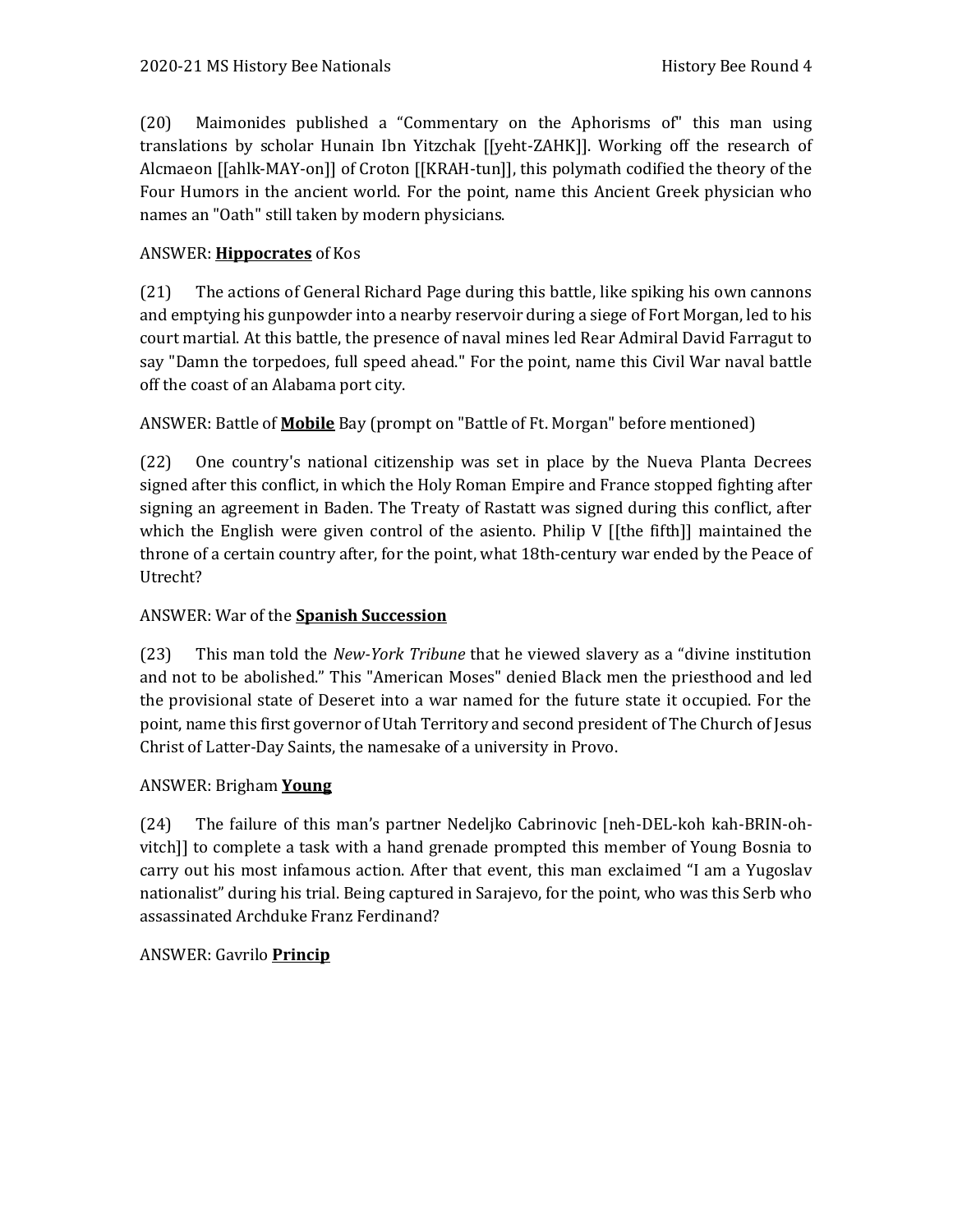(25) This state's governor Donald Carcieri [[car-CHEE-ree]] secured a loan to baseball star Curt Schilling using taxpayer money to develop the commercially unsuccessful role-playing game *Kingdoms of Amalur*. In Operation Plunder Dome in this state, Buddy Cianci was indicted on racketeering and embezzlement charges while serving as a mayor in this state. For the point, name this New England state centered on the city of Providence.

# ANSWER: **Rhode Island** (accept the former name, State of **Rhode Island** and Providence Plantations)

(26) It's not a Spanish organization, but these militants systematically removed Moors from cities like Jaffna and Chavakacheri in an effort to establish a homogenous Hindu homeland. Suicide bombers associated with this organization killed Prime Minister Rajiv Gandhi while he visited a town near Chennai. For the point, name this militant organization which agitated for control of Sri Lanka against the Sinhalese majority government.

# ANSWER: **Tamil Tigers** (accept Liberation **Tigers of Tamil** Eelam; or **LTTE**)

(27) This leader accepted the surrender of a Japanese soldier hiding out in the forests of the Lubang islands thirty years after the end of the Second World War. This politician ordered the systematic killing of Muslim Moro recruits in Corregidor. This New Society leader's regime collapsed during the People Power Revolution. For the point, name this dictator of the Philippines from 1965 to 1986.

# ANSWER: Ferdinand **Marcos** (or Ferdinand Emmanuel Edralin **Marcos**, Sr.

(28) This man aimed to give an "unvarnished picture of the situation" in a speech asking an audience if they would work "10, 12 and if necessary 14 hours a day and to give everything for victory." That speech by this man called for "total war." The Sportpalast speech was given by this man, who stated that "Germany … has no intention of bowing to this Jewish threat." For the point, name this Nazi Propaganda Minister.

#### ANSWER: Joseph **Goebbels** [[GUHR-buls]] (or Paul Joseph **Goebbels**)

(29) Stamps depicting Vasco Núñez de Balboa were issued for a 1915 exhibition in this city honoring the completion of the Panama Canal. That event in this city saw the building of its Palace of Fine Arts. The opening of two bridges, including one connecting this city to Oakland, was celebrated at the Golden Gate International Exhibition. For the point, name this California city on a bay.

#### ANSWER: **San Francisco**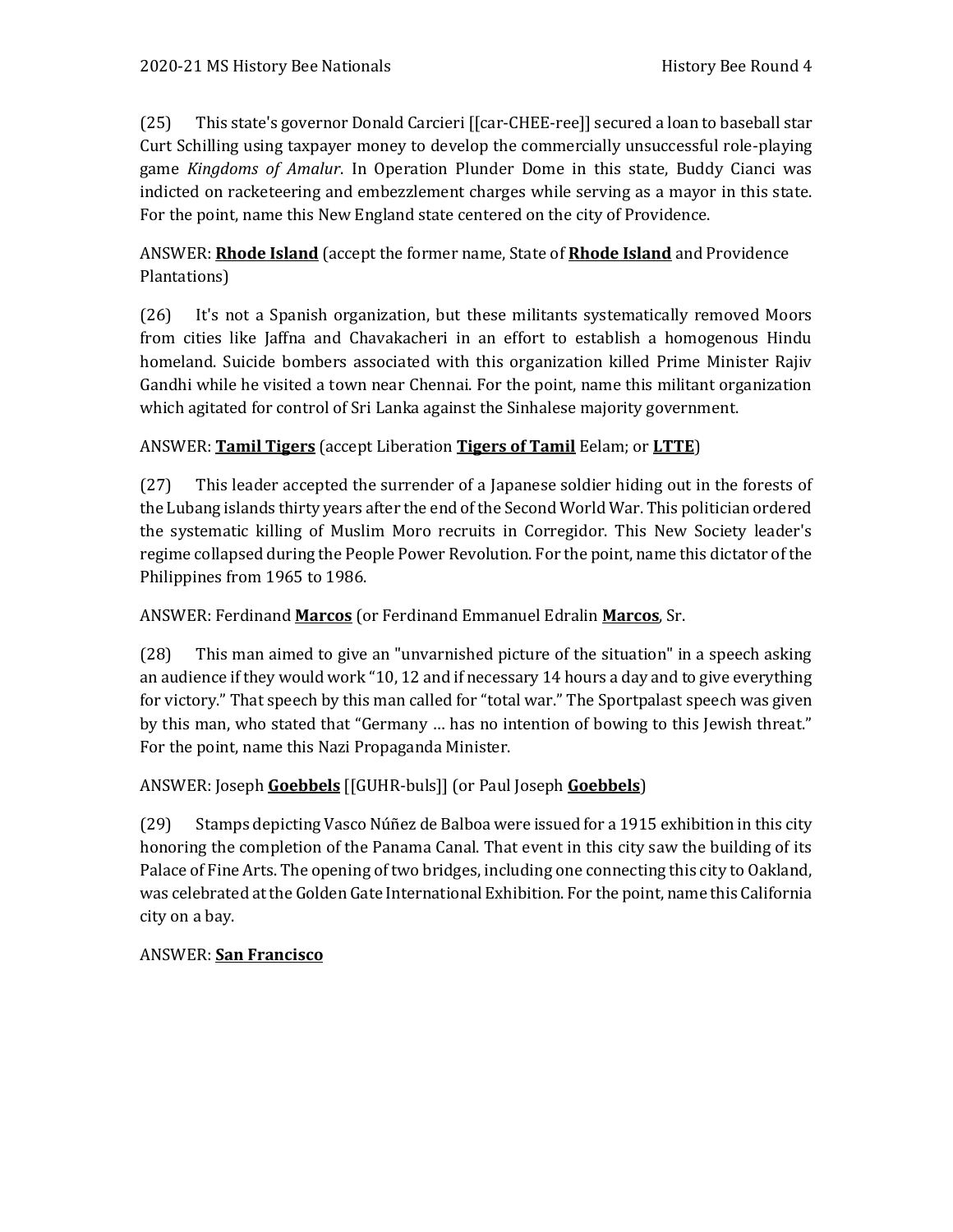(30) A medal commemorating the end of this battle depicts the Gasitel operating amid a raging fire. At the time of its 1967 completion, the tallest statue in the world was dedicated to those who fought in this battle. That work, depicting a woman with a raised sword, is *The Motherland Calls*, and is located on Mamayev Kurgan, a site of bitter fighting during this battle. For the point, name this decisive Soviet victory on the Volga.

ANSWER: Battle of **Stalingrad** (prompt on "Operation Uranus")